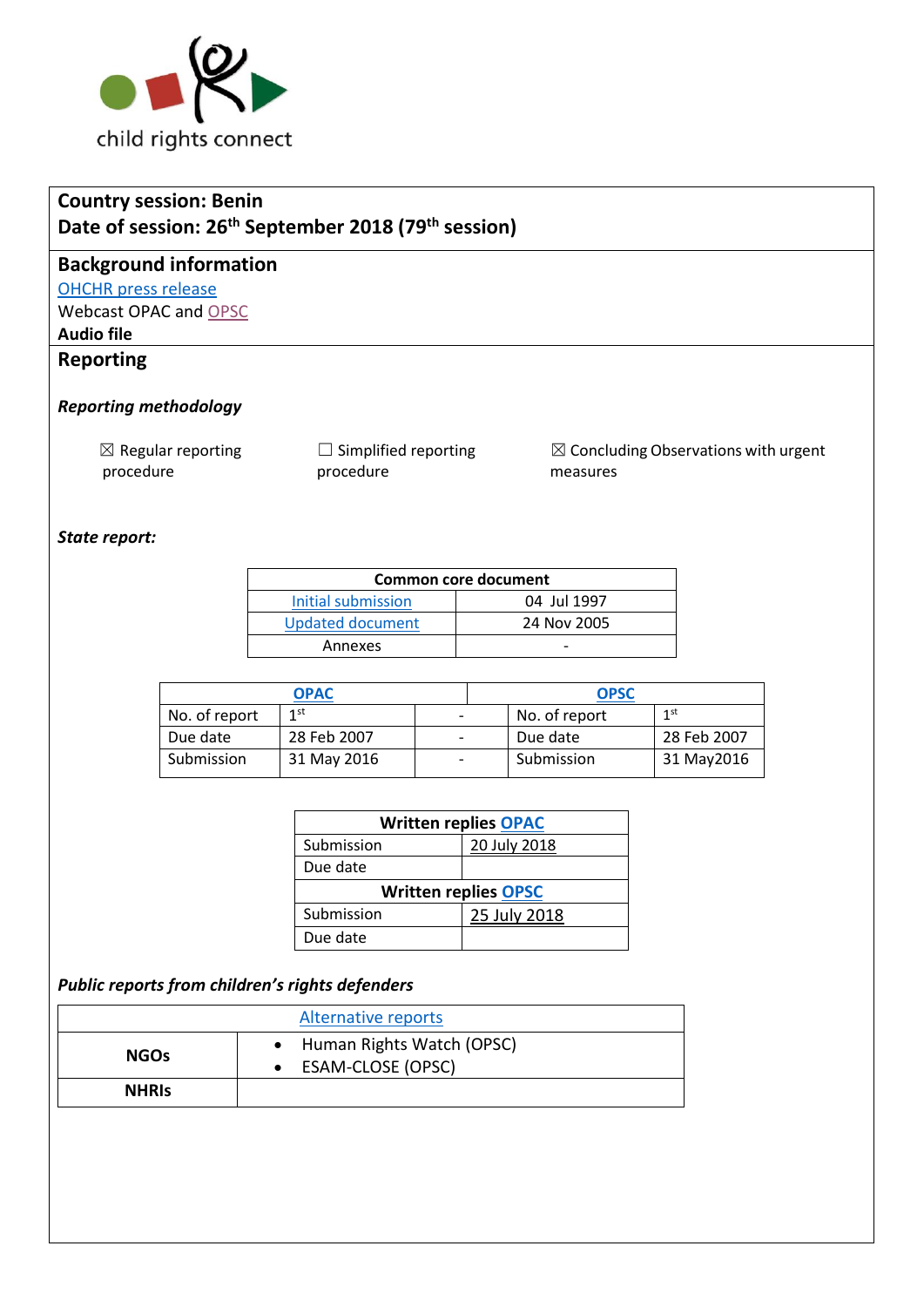

## **State delegation**

The delegation was multisectoral and composed by technical staff. It was headed by Severin Maxime Quenum, Minister of Justice and legislation and accompanied by representatives of the Ministry of Justice and Legislation, Central Office for the Protection of Minors, Directorate of the Penitentiary, Administration and Human Rights Protection, Directorate for Education Monitoring and Social Protection of Minors, and members of the Permanent Mission of Benin to the United Nations Office at Geneva.

## **Committee's Task Force members**

| Name & Last Name             | Country             |
|------------------------------|---------------------|
| Hynd Ayoubi Idrissi (OPAC)   | <b>Morocco</b>      |
| <b>Mikiko Otani (OPAC)</b>   | Japan               |
| <b>Ann Skelton (OPSC)</b>    | <b>South Africa</b> |
| <b>Hantem Kotrane (OPSC)</b> | <b>Tunisia</b>      |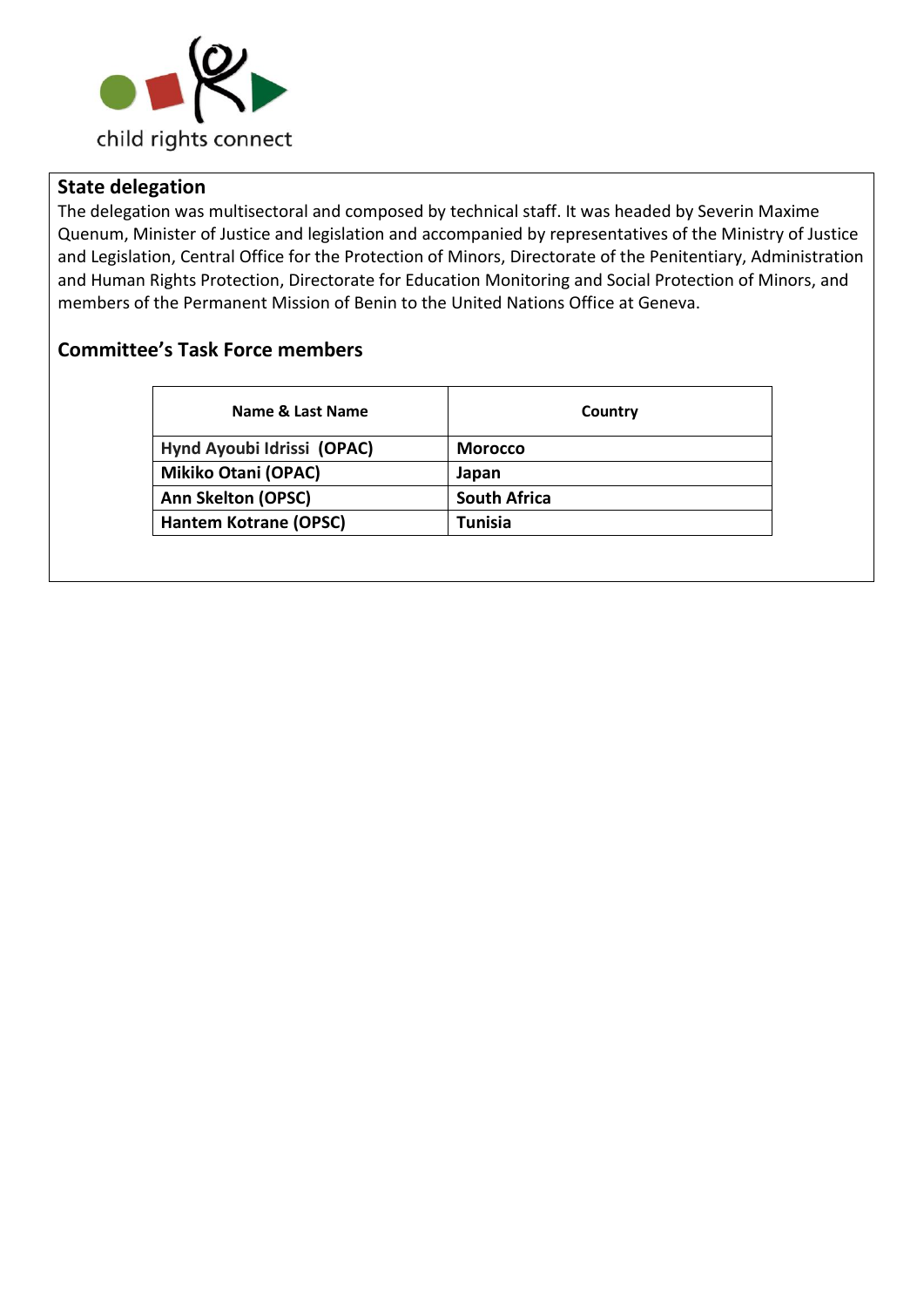

### **Dialogue description**

### i. Character of the dialogue

The atmosphere was constructive and cooperative. The quality of the dialogue was technical and focused.

#### ii. General assessment made by the Committee

Regarding OPSC, the Committee stressed the fact that despite all the lawsin place, children's rights under the protocol were not fully protected: children were at risk of exploitation and abuse due to harmful traditional practices, such as *vidomegon*. During the dialogue, the situation of albino children, *talibé* and "witch children" were also mentioned. With regard to OPAC, issue of the situation of refugee children and asylum who might have been involved in armed conflict in their countries of origin, were raised. Moreover, the age determination methods for army recruitment were an area of concern: the low ratio of birth registration in Benin did not ensure the majority of recruits. The Committee concluded by recognizing the commitment of the delegation and that Benin's legal framework was quite advanced. It encouraged looking into law again in the light of the two Optional Protocols.

### iii. Main issues discussed:

### **OPSC:**

- General measures of implementation: The Committee welcomed the progress made since the 5<sup>th</sup> report and the procedure for the ratification of the 3<sup>rd</sup> Protocol. However, it was concern over the lack data collection for sale, child pornography and sexual exploitation. The delegation said that some steps in this direction were taken.
- **Definitions of sale under OPSC:** The Committee welcomed the number of laws and acts related to the OPSC, such as the Children's Code. However, the Committee asked whether the sale of children under the Children's Code were correctly criminalized, because some societal norms allowed forms of exploitation. The delegation replied that the new Criminal Code had brought together all criminal law texts and had included all the crimes related to the rights of the child that did not exist previously and covered all acts that went beyond just the sale of children.
- **Harmful practices:** The Committee was very concerned about traditional practices, especially *vidomegon*, which was close to sale and trafficking: girls were often forced to work as domestics or being sexually exploited. It also questioned the situation of *talibé* boys, which often were exploited by teachers and asked whether this practice was seen as a form of exploitation. Moreover, the Committee also raised concern about the "*witch children"* and albinos and asked the particular measures taken to tackle the situation. On *vidomegon,* the delegation replied that it is a rare practice and thank to raising awareness of the population, the phenomenon decreased. The delegation said that albino and *talibé* were not a problem in Benin. On "witch children" is said that it was a cultural issue and existed in only one region of the country.
- **The rights of victims:** The Committee questioned whether criminal justice officials were familiar with the *United Nations Guidelines on Justice in matters involving Child Victims and Witness.* It also asked about the situation of the two child-friendly courts. Furthermore, the Committee raised the issue of transit centres for child victims of trafficking, which were not fully functional, and the staff were unqualified for working with children victims of sale, sexual exploitation and child prostitution.

#### **OPAC:**

- **General measures of implementation and dissemination of OPSC**: The Committee was concern over the lack of disaggregated data and asked about the role of children and civil society organizations in the preparation of the report. Moreover, it also questioned whether the Optional protocol were disseminated to all the children in the country, both to those in school and those not in schools. The delegation replied that civil society helped for the preparation. On dissemination the acknowledged that it was a challenge. In military schools, the OPAC was in school curricula at the end of secondary schools.
- **Refugee and asylum-seeking children**: The delegation was asked about migrant and refugee children at risk of recruitment in armed conflict in other countries and about specific training in order to identify such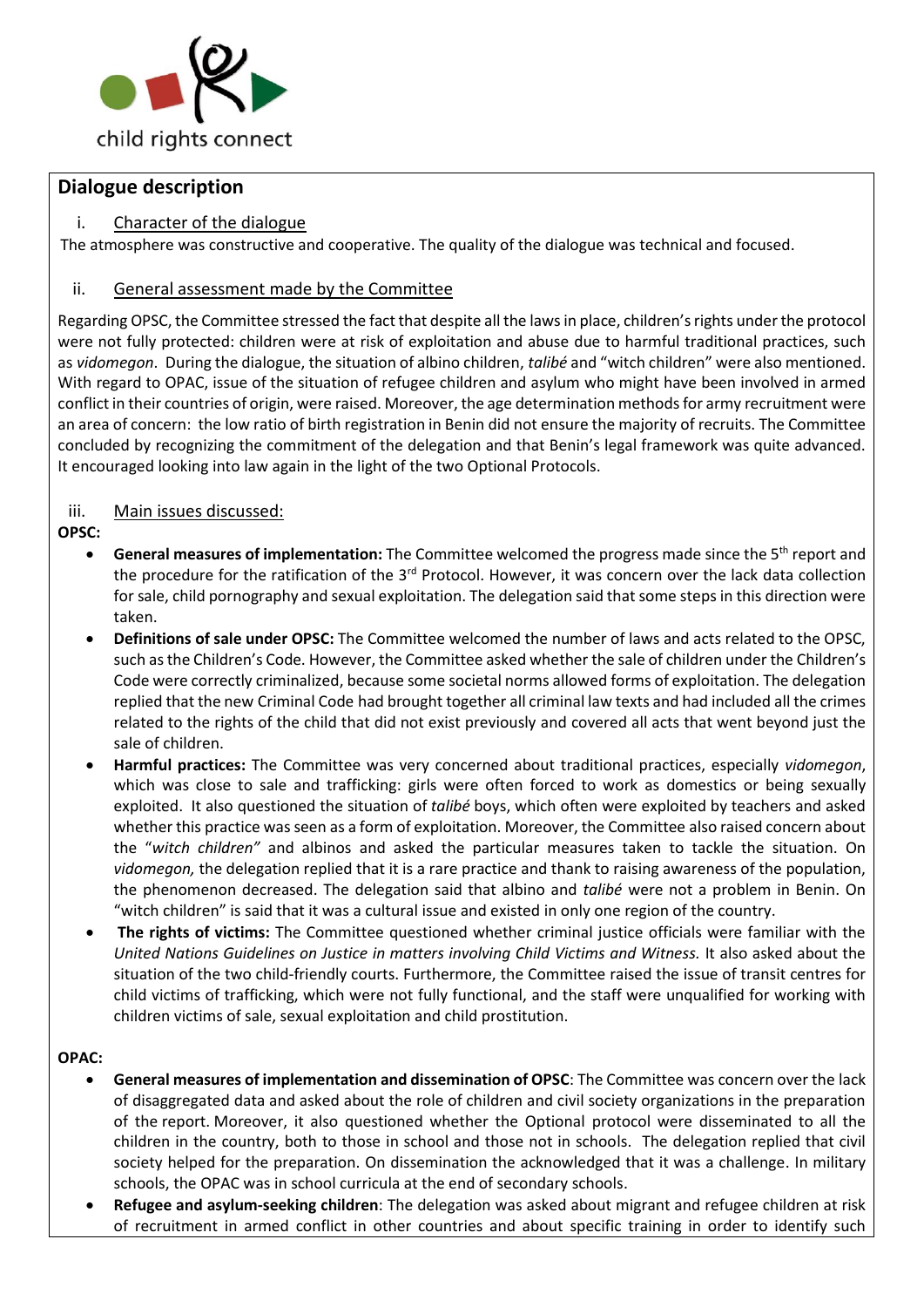

children. The delegation replied that had been no cases of refugee and asylum-seeking children who might have been involved in armed conflict in their countries of origin.

- **Age of recruitment**: The Committee was very concern about the age of recruitment; due an inadequate birth registration rates, it asked about the government can be sure that children under the age of 18 had not joined the armed forces. Moreover, it also asked what age determination methods were being used in the absence of birth certificate. The delegation replied that army recruitment was well regulated and there was an obligation to each applicant to present a birth registration certificate.
- **Definitions under the OPAC- Recruitment:** The Committee questioned whether children's Code include all acts prohibited under OPAC, and especially if prohibited involuntary recruitment of children in armed forces and the recruitment and use of children in armed conflicts by non-State armed groups. According to the delegation, the Children's Code also covered the recruitment by the non-State armed groups outside the country. Moreover, the national law had a jurisdiction over them and would treat such cases as unlawful recruitment.
- **Protection of child victims and sexual exploitation:** The Committee wondered if the Children's Code included special measures for victims and treatment and support the recovery and reintegration of children recruited. Furthermore, the Committee asked what progress had been made to raise awareness among the peacekeeping forces aware about children's rights, particularly sexual exploitation and abuse. On children's complaints, the delegation replied that the authorities were working in partnership with UNICEF to enable all relevant stakeholders to visit any school and check the status of all children's rights in them. Moreover, it highlighted that the Constitutional Court also received complaints of children, protecting their identity. By now, six cases of violations of children's rights were inquired.

## **Recommendations of the Committee**

In its Concluding Observations, the Committee drew attention to the need of **measures** concerning the following areas:

**[OPSC](https://tbinternet.ohchr.org/_layouts/treatybodyexternal/Download.aspx?symbolno=CRC%2fC%2fOPSC%2fBEN%2fCO%2f1&Lang=en)**

• **Measures adopted to prevent offences under the Protocol:** The Committee recommends to prioritize policies that emphasize prevention of the offences covered by the Optional Protocol, raise awareness among the general public and the most vulnerable and poor communities, including by providing information about the harmful effects of such practices, the sanctions related to offences, and by monitoring and evaluating the effectiveness of such policies. It urges the State party to ensure effective and functioning birth registration centres throughout the country and increase efforts to promote public awareness on the importance of birth registration and the process of acquiring a birth certificate and stablish child-friendly mechanisms and guidelines for mandatory reporting of cases of sexual abuse and exploitation of children, especially in schools, and ensure that perpetrators are brought to justice. To combat sale of children for forced labour, it is commended to: implement the provisions of the Labour Code concerning child labour and the list of the hazardous types of work prohibited for children and strengthen community-based mechanisms to prevent and combat economic exploitation of children; investigate and prosecute persons responsible for harmful practices that can amount to offences under the Optional protocol, work closely with traditional leaders and community-based organisations to raise awareness of the harmful effects of such practices and to eradicate them. It also recommends adopting a comprehensive policy and strategy covering all the offences under the Optional protocol; develop systematic procedures for identification of child victims; train law enforcement officials on identification and referral procedures, and provide adequate support to child victims of trafficking. Moreover it commends to develop child-empowering prevention programmes to address the root causes and multiple vulnerabilities that place children, families and communities at risk and promote child protective social norms through community development projects, civil society such as youth groups, faithbased organizations and the media, including social networks; to strengthen the referral and follow-up procedures, specialized mechanisms for the identification of children who are at risk of becoming victims, or who are victims, of offences covered by the Optional Protocol, in particular for children in vulnerable situations, such as children living in poverty, in particular in rural areas. It also recommends to ensure ongoing